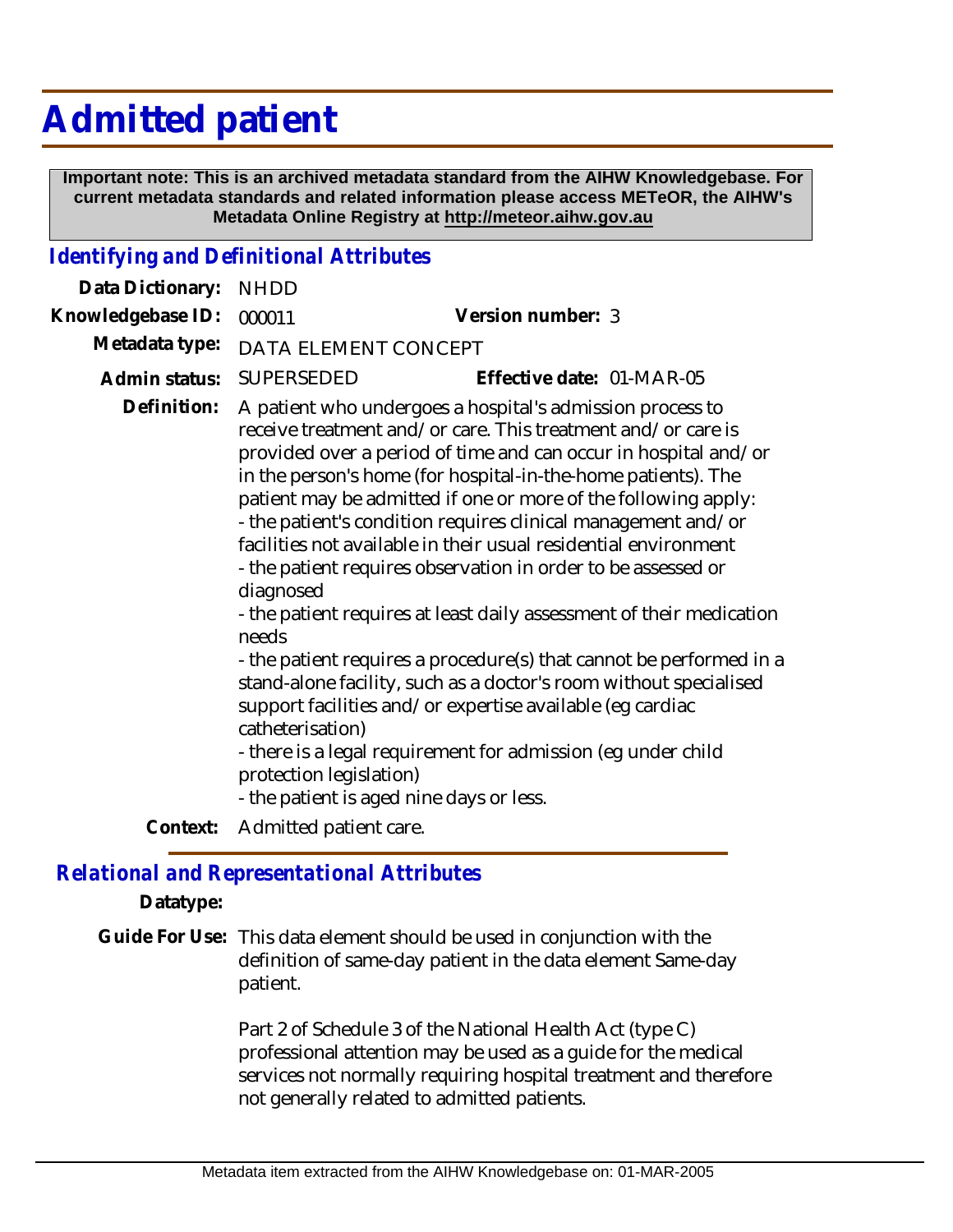All babies born in hospital are admitted patients. supersedes previous data element Admitted patient version 2 relates to the data element Care type version 4 relates to the data element Number of qualified days for newborns version 2 relates to the data element Newborn qualification status version 2 relates to the data element Patient days version 3 **Related metadata:**

## *Administrative Attributes*

**Source Document: Source Organisation:**

> Comments: This definition includes all babies who are nine days old or less. However, all newborn days of stay are further divided into categories of qualified and unqualified for Australian Healthcare Agreements and health insurance benefit purposes. A newborn day is acute (qualified) when a newborn meets at least one of the following criteria:

> > - is the second or subsequent live born infant of a multiple birth, whose mother is currently an admitted patient;

 - is admitted to an intensive care facility in a hospital, being a facility approved by the Commonwealth Health Minister for the purpose of the provision of special care;

- remains in hospital without its mother;
- is admitted to the hospital without its mother.

Acute (qualified) newborn days are eligible for health insurance benefit purposes and should be counted under the Australian Health Care Agreements. Days when the newborn does not meet these criteria are classified as unqualified (if they are nine days old or less) and should be recorded as such. Unqualified newborn days should not be counted under the Australian Health Care Agreements and are not eligible for health insurance benefit purposes.

# *Data Element Links*

NHIM Recipient role *Data Agreements which include this Data Element Information Model Entities linked to this Data Element*

NMDS - Admitted patient care NMDS - Injury surveillance

From 01-Jul-01 to From 01-Jul-96 to